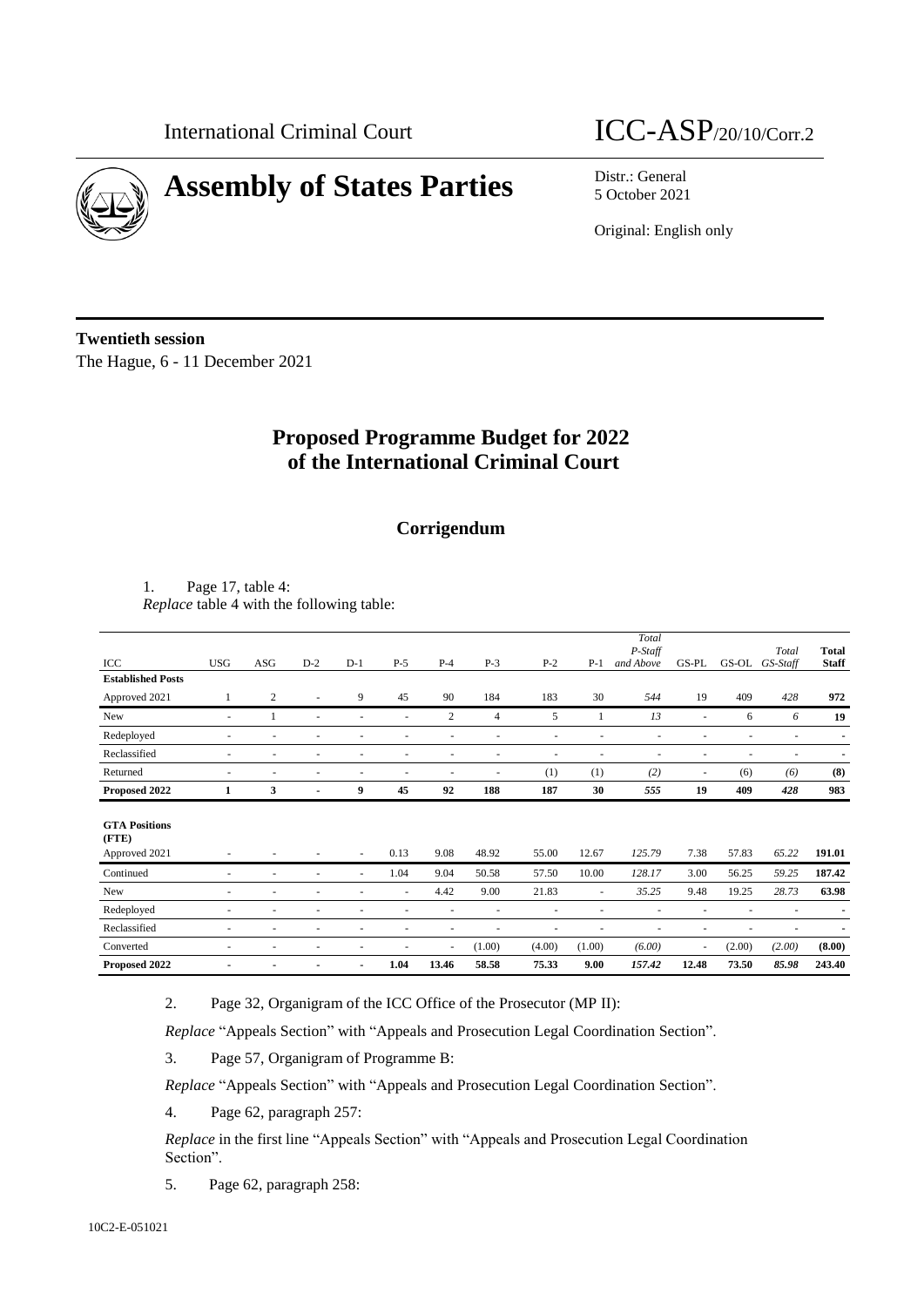*Replace* in the first line "Appeals Section" with "Appeals and Prosecution Legal Coordination Section".

6. Page 62, paragraph 259:

*Replace* in the first line "Appeals Section" with "Appeals and Prosecution Legal Coordination Section".

7. Page 63, paragraph 263:

*Replace* in the first line "Appeals Section" with "Appeals and Prosecution Legal Coordination Section".

8. Page 63, paragraph 264:

*Replace* in the first line "Appeals Section" with "Appeals and Prosecution Legal Coordination Section".

9. Page 64, paragraph 275:

*Replace* in the eighteenth line of the table "Appeals Section" with "Appeals and Prosecution Legal Coordination Section".

10. Page 66, paragraph 277:

*Replace* in the thirteenth line of the table "Appeals Section" with "Appeals and Prosecution Legal Coordination Section".

11. Page 67, paragraph 279:

*Replace* in the first line "Appeals Section" with "Appeals and Prosecution Legal Coordination Section".

12. Page 73, paragraph 309

*Replace* the table with the following table:

| Title                                                 | Grade | <b>Number</b>  |
|-------------------------------------------------------|-------|----------------|
| Director, Integrated Services <sup>88</sup>           | $D-1$ |                |
| <b>Administrative Assistant</b>                       | GS-OL |                |
|                                                       |       | $\overline{2}$ |
| <b>Integrated Services Administrative Team</b>        |       |                |
| <b>Administrative Assistant</b>                       | GS-OL | 7              |
|                                                       |       | 7              |
| Planning and Operations Section                       |       |                |
| Head, Planning and Operations Section                 | $P-5$ | 1              |
| Head, Protection Strategies Unit                      | $P-4$ |                |
| Protection Strategies Officer                         | $P-3$ |                |
| <b>Associate Protection Strategies Officer</b>        | $P-2$ |                |
| <b>Protection Strategies Assistant</b>                | GS-OL | 5              |
| Head, Operational Risk and Support Unit               | $P-4$ |                |
| <b>Operations Officer</b>                             | $P-3$ | 2              |
| <b>Operations Officer (Security)</b>                  | $P-3$ |                |
| Operations Risk and Field Officer                     | $P-3$ |                |
| <b>Information Analyst</b>                            | $P-2$ | 2              |
| <b>Assistant Analyst</b>                              | $P-1$ |                |
| <b>Field Operations Coordinator</b>                   | GS-OL | 5              |
| <b>Field Operations Assistant</b>                     | GS-OL | $\overline{c}$ |
| <b>Operations Assistant</b>                           | GS-OL | 2              |
| Witness Management Assistant                          | GS-OL | 1              |
| <b>Administrative Assistant</b>                       | GS-OL | 3              |
|                                                       |       | 33             |
| Information Knowledge and Evidence Management Section |       |                |
| <b>Information Management Coordinator</b>             | $P-5$ |                |
| <b>Systems Architect</b>                              | $P-4$ |                |

<sup>&</sup>lt;sup>88</sup> Repurposed from the post of Director, Investigation Division (D-1) in former Programme 2300.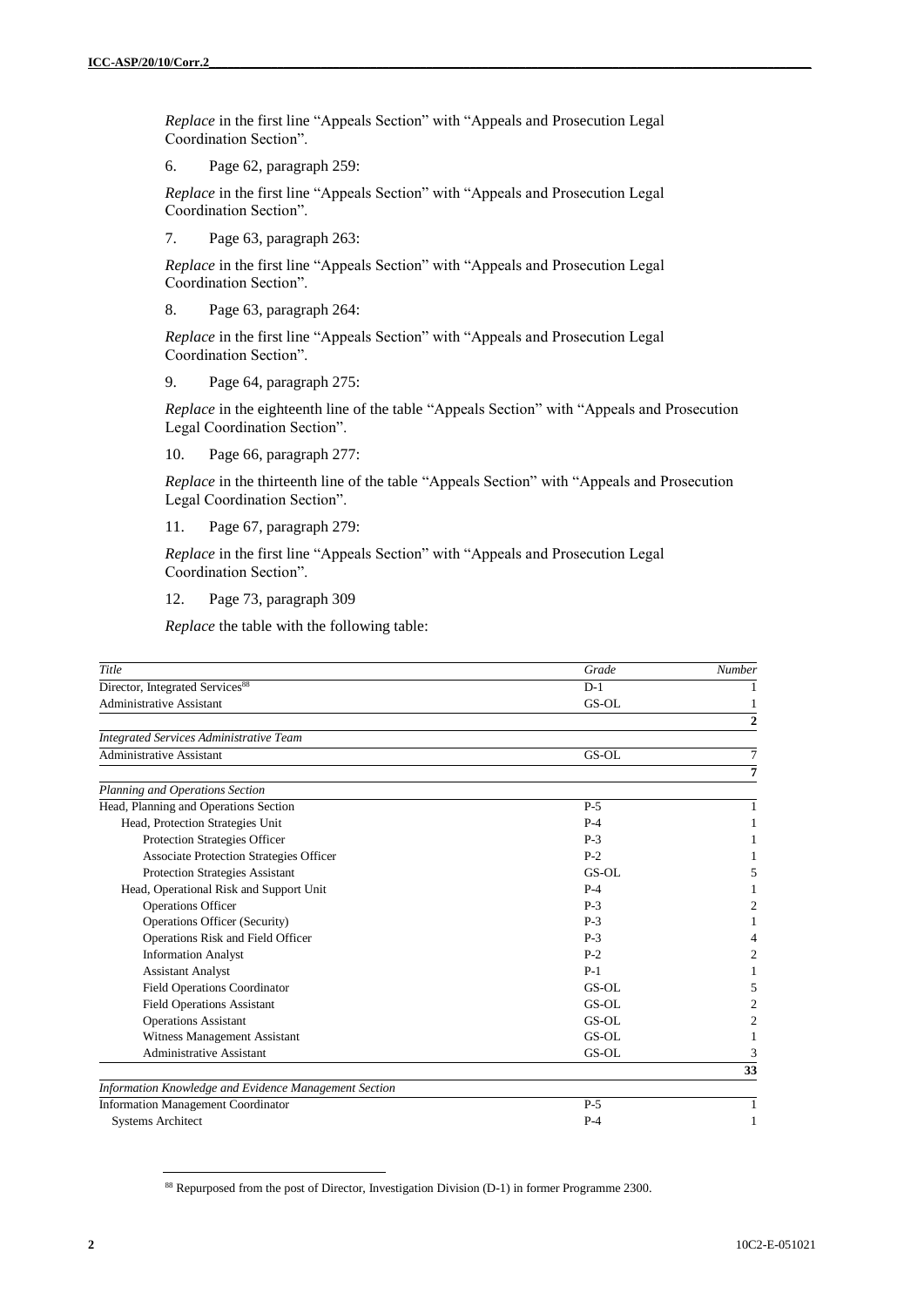| Title                                               | Grade | Number         |
|-----------------------------------------------------|-------|----------------|
| eDiscovery and Data Analysis Officer <sup>89</sup>  | $P-4$ | 1              |
| Knowledge Management Officer                        | $P-3$ | 1              |
| Information Officer (Evidence and Analysis Systems) | $P-2$ | $\overline{c}$ |
| <b>Associate Business Solutions Officer</b>         | $P-2$ | $\mathbf{1}$   |
| <b>Project Coordination Assistant</b>               | GS-OL | $\mathbf{1}$   |
| Senior Information Management Assistant             | GS-OL | $\mathbf{1}$   |
| <b>Information Management Assistant</b>             | GS-OL | 6              |
| Head. Information and Evidence Unit                 | $P-3$ | $\mathbf{1}$   |
| Associate Information and Evidence Officer          | $P-2$ | $\mathbf{1}$   |
| Data Processing Manager                             | $P-2$ | 1              |
| Database Coordinator                                | $P-1$ | 3              |
| Data Processing Assistant <sup>90</sup>             | GS-OL | $\overline{7}$ |
| <b>Information Storage Assistant</b>                | GS-OL | $\overline{c}$ |
| Disclosure/Search Assistant                         | GS-OL | $\mathbf{1}$   |
| Senior Evidence Assistant                           | GS-OL | 1              |
| <b>Evidence Assistant</b>                           | GS-OL | $\overline{4}$ |
| Archive and Vault Manager                           | GS-OL | $\mathbf{1}$   |
|                                                     |       | 37             |
| Forensic Science Section                            |       |                |
| Head. Forensic Science Section                      | $P-5$ | $\mathbf{1}$   |
| Forensic Officer                                    | $P-3$ | $\overline{c}$ |
| Cyber Forensic Investigator                         | $P-3$ | 3              |
| Associate Analyst (Geographic Information Systems)  | $P-2$ | $\mathbf{1}$   |
| <b>Associate Analyst</b>                            | $P-2$ | $\overline{c}$ |
| <b>Information Storage Assistant</b>                | GS-OL | $\mathbf{1}$   |
|                                                     |       | 10             |
| Language Services Unit                              |       |                |
| Language Coordinator                                | $P-4$ | $\mathbf{1}$   |
| Reviser (one English and one French)                | $P-4$ | $\overline{c}$ |
| <b>Interpretation Coordinator</b>                   | $P-3$ | $\mathbf{1}$   |
| Translator (English)                                | $P-3$ | $\mathbf{1}$   |
| Translator (French)                                 | $P-3$ | $\mathbf{1}$   |
| Translator (Arabic)                                 | $P-3$ | 1              |
| Associate Translator (English)                      | $P-2$ | $\mathbf{1}$   |
| <b>Associate Translator (French)</b>                | $P-2$ | $\mathbf{1}$   |
| Associate Translator (Arabic)                       | $P-2$ | 1              |
| Language Services Assistant                         | GS-OL | 3              |
| Senior Transcript Coordinator                       | GS-OL | 1              |
| Transcript Coordinator and Reviewer                 | GS-OL | $\mathbf{1}$   |
| <b>Transcript Reviewer</b>                          | GS-OL | $\overline{4}$ |
| <b>Transcription Assistant</b>                      | GS-OL | $\mathbf{1}$   |
|                                                     |       | 20             |
| <b>Total</b>                                        |       | 109            |

13. Page 189, annex I:

*Replace* "Appeals Section" with "Appeals and Prosecution Legal Coordination Section".

14. Page 213, annex VI(b):

*Replace* the Delayed recruitment factors table with the following table:

<sup>89</sup> One Associate Analyst (Data Analyst) (P2) position formerly in IAS (Programme 2310) is discontinued to offset the 2022 increase.

<sup>&</sup>lt;sup>90</sup> Three Data Processing Assistants reallocated to IKEMS from IAS.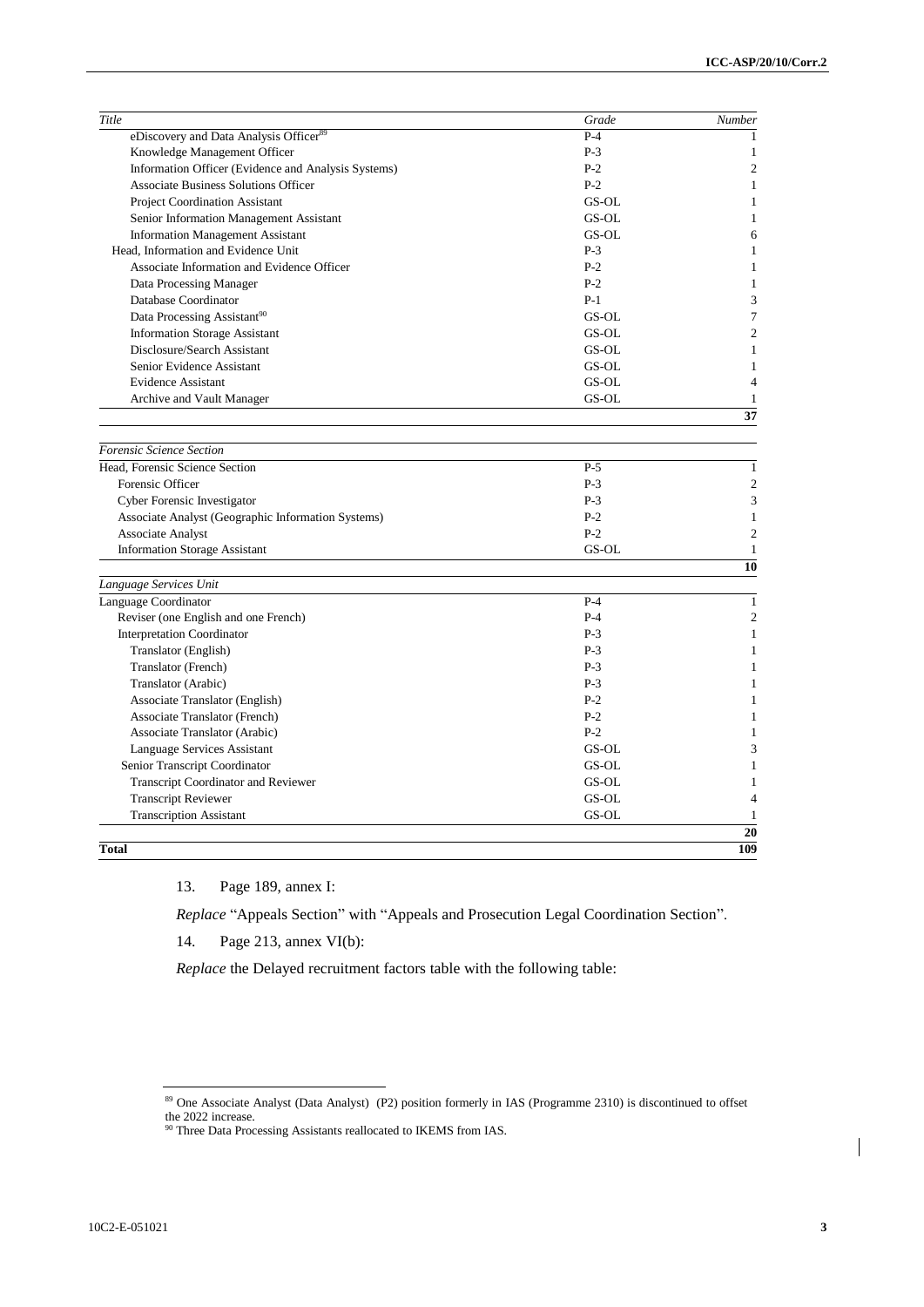| Delayed recruitment factors |         |       |       |       |       |  |  |  |
|-----------------------------|---------|-------|-------|-------|-------|--|--|--|
| Post level                  | $(0\%)$ | (5%)  | (8%)  | (10%) | (12%) |  |  |  |
| <b>USG</b>                  | 267.8   | 254.4 | 246.4 | 241.0 | 235.7 |  |  |  |
| <b>ASG</b>                  | 244.9   | 232.7 | 225.3 | 220.4 | 215.5 |  |  |  |
| $D-1$                       | 217.6   | 206.7 | 200.2 | 195.8 | 191.5 |  |  |  |
| $P-5$                       | 183.5   | 174.3 | 168.8 | 165.2 | 161.5 |  |  |  |
| $P-4$                       | 159.4   | 151.4 | 146.6 | 143.5 | 140.3 |  |  |  |
| $P-3$                       | 132.3   | 125.7 | 121.7 | 119.1 | 116.4 |  |  |  |
| $P-2$                       | 106.5   | 101.2 | 98.0  | 95.9  | 93.7  |  |  |  |
| $P-1$                       | 106.5   | 101.2 | 98.0  | 95.9  | 93.7  |  |  |  |
| GS-PL                       | 99.7    | 94.7  | 91.7  | 89.7  | 87.7  |  |  |  |
| GS-OL                       | 77.2    | 73.3  | 71.0  | 69.5  | 67.9  |  |  |  |

15. Page 219, table 4:

*Replace* table 4 with the following table: